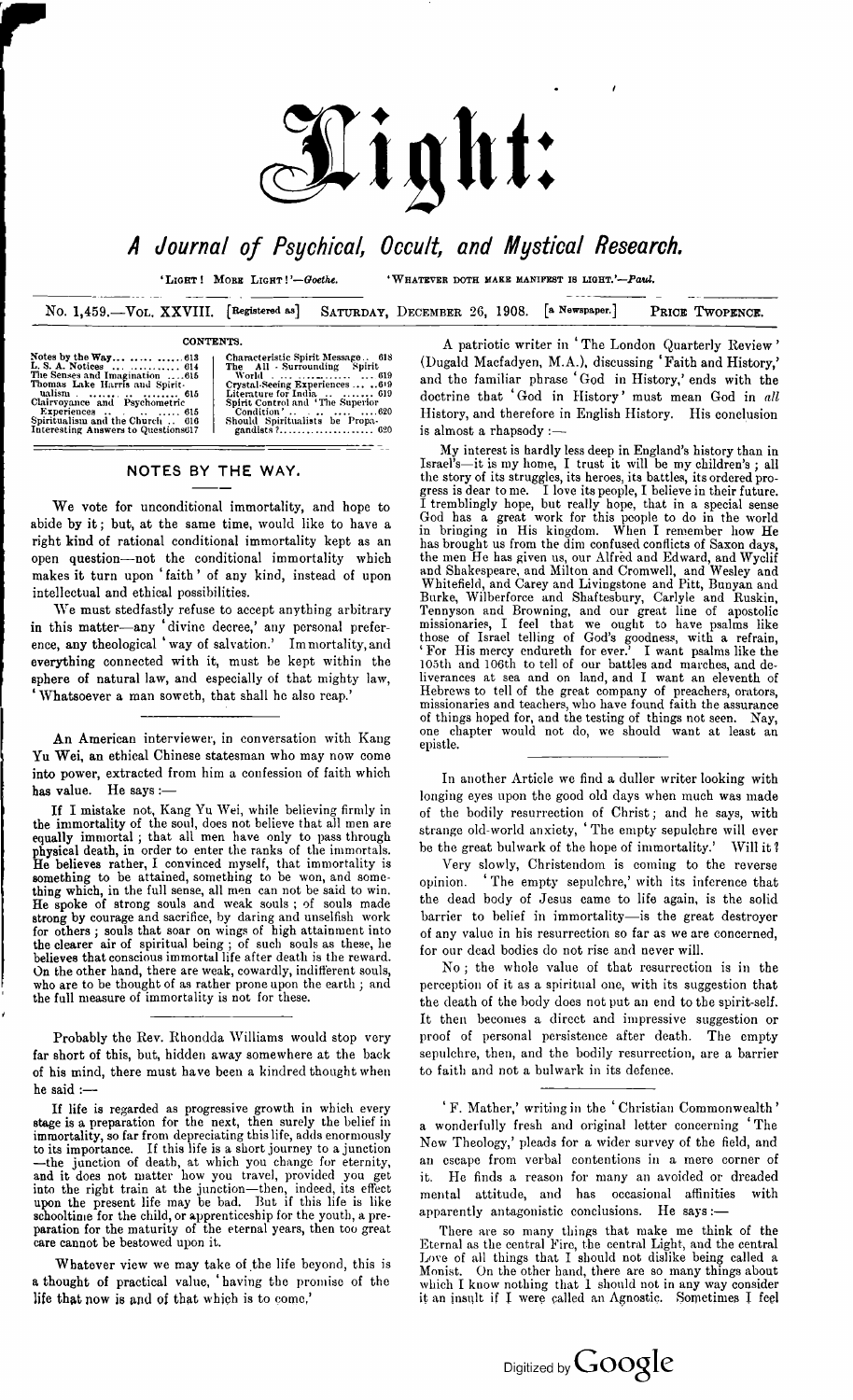that a Divine Presence comes so near to me in the brightness of the sun, the loveliness and fragrance of the flowers, the rhythmic flow of water, the songs of birds, the smiling faces of little children, and the radiant countenances of saintly men and women, made divine by sorrow, that it would be no offence to me to be called a Pantheist. When at rare moments I am semiconsciously carried heavenwards on the wings of meditation, to call me a Freethinker would not in any way ruffle my temper. In the name of everything that is human and divine, why do we wrangle and quarrel about words and terms *<sup>1</sup>* May Christ as the Eternal Sun of Righteousness rise upon us, that all differences may vanish in the dazzling light of His rising ! The unity of the Spirit is of infinitely greater importance than unanimity of opinion.

 $\ddot{\cdot}$ 

That is the kind of talk the Spiritualist wants to hear. Everything in human life is bigger and more complex than we have been imagining.

Is there a political side to Spiritualism *<sup>1</sup>* In other words, Does Spiritualism imply the guidance of spiritual powers in the lives of nations? The answer to that question is clear from the Spiritualist's point of view : but the answer must be practically either useless or possibly misleading, for the answer is : Spiritual powers *are* certainly active in nations' lives, but we can never be sure that any particular activity is caused and destined by spiritual powers.

Take the case of India. The most remarkable fact about the present movement for national unity and freedom is that Indians themselves are all aglow with the belief that this movement is divinely destined and spiritually inspired. We could give fifty proofs of that. Here is one which may stand for all. It is found in a seriously thoughtful article by R. G. Pradhan in 'The Modern Review ' (Calcutta):—

Materialism may deny it and agnosticism may question it, but to the eye of spiritual insight there is no doubt whatever that human events are, in the final analysis, shaped by divine forces, and it is in fact one of these divine forces whose advent and operation we perceive in the resurgence of India and other Asiatic lands that is going on at present. . . India's close connection with England, and through her with Western life and thought, however brought about in the first instance, can have no other meaning than this : *viz.,* to elevate India to the status of a free, progressive nation fully worthy to take her proper place in the comity of nations, and thus to make her a proper channel for the interchange and interaction of the two mighty currents of civilisation, Eastern and Western. To read any other meaning into British rule in India is practically to deny Divine Existence and to posit a materialistic non-moral view of life.

The Indian movement for freedom, for a full, worthy national life is thus a Divine movement, and the might of the mightiest power in the world will have to confess itself im-potent to destroy it by any measures of repression. It is as if puny man were to wage war with God.

This may be only infatuation. It is too early to say. But one thing is certain : that a great spiritual thought is at work in India ; and another thing is certain : that those who are responsible on this side of the veil would do well to consider the possibility of active forces on the other side of it; and the only way to know that and to cooperate is to be humble and sink self.

We wish some one, with the necessary knowledge and leisure, would take up the important subject of the opposition of the Gods to human knowledge and progress. There is plenty of material lurking about: and not a little iu the Bible, as witness the stories of Eden and the Babel tower. The modern thought of God presents Him, of course, as the well-wisher of Man—who indeed is intended by God to march forward 'out of darkness into His marvellous light': but, in earlier times, the Gods were regarded as jealous, and even alarmed at human progress and the finding of the secrets of life.

A writer on ' Fallen Angels,' in ' The Christian Register,' H. M. Selby, says of the 'Sons of God' who formed unions with the daughters of men:

The intercourse of these rebel angels with the ' daughters of men'was not their only offence. In another part of the book of Enoch we read that they also ' revealed secrets to men,' *i.e.,* taught men the divine mysteries—namely, the arts of life, including astrology. And in the book of Jubilees (or the Little Genesis, second century b.c.) we are told bow Kainam, son of Arpachsad, son of Shem, who had been taught writing by his father, while seeking a site for a city, ' found a writing which former generations had carved on the rocks, and he read what was thereon, and he transcribed it and sinned owing to it, for it contained the teaching of the Watchers *[i.e.,* the 'sons of God'], in accordance with which they used to observe the omens of the sun and moon and all the signs of heaven. And he wrote it down and said nothing regarding it, for he was afraid to speak to Noah about it lest he should be angry with him on account of it.'

In Genesis, it will be remembered, it is not the ' sons of God,' but the descendants of Cain who are represented as teaching men the arts of life. Nevertheless, the two legends are based on the same idea ; namely, that men owe the introduction of culture to the enemies of the gods, and that the progress of humanity is displeasing to the Heavenly Powers —an idea common to all nations in the earlier stage, as we may infer from the wide diffusion of such stories as that of Prometheus.

'A Few Inspirational Gleams,' by B., through the mediumship of 'Parma' (Selkirk: James Lewis: or 1, Campden Hill Mansions, Notting Hill Gate, W.) is a curious little work, of eighteen large and costly pages, prettily done up in coloured and decorated cover, containing seven short unrhymed poems, none of them very impressive but all of them touched with a simple quaintness which makes them pleasant.

#### LONDON SPIRITUALIST ALLIANCE, LTD.

Meetings will be held in the SALON OF THE ROYAL SOCIETY of British: Artists, Suffolk-street, Pall Mall, S.W. (near the National Gallery), on the following Thursday evenings :— 1909.

- Jan. 14.—Rev. Lucking Taverner, on 'The Influence of the Spiritual in Early Italian Art.' *With Lantern Illustrations.*
- Jan. 28.—Afternoon Social Gathering, at 3 o'clock (at 110, St. Martin's-lane, W.C.).
- Feb. 11.—Mr. James I. Wedgwood, on 'Occult Experiences in the Lives of the Saints and their Parallels in Modern Spiritualism.'
- Feb. 25.—Mr. J. W. Boulding, on 'The Great Spiritualist Martyr—Joan of Arc.'
- March 11.—Rev. J. Page Hopps, on 'A Scientific Basis of Belief in a Future Life.'
- March 25.--Mr. W. J. Colville, on 'Spiritualism and the Deepening of Spiritual Life.'
- April 22.— (Arrangements pending.)
- May 6.-—Mrs. Annie Besant or Miss Edith Ward.
- May 20—Miss Katharine Bates, on 'Automatic Writing : Its Use and Abuse.'

#### SPECIAL NOTICE.

After December 18th no meetings or séances will be held until January, 1909. The Library will be closed for the Christmas Vacation from Thursday, the 24th, until Monday, January 4th.

SPIRIT HEALING.-On Mondays, Wednesdays, and Fridays, Mr. A. Rex, the healing medium, will attend between 11 a.m. and <sup>1</sup> p.m., to afford Members and Associates and their friends an opportunity to avail themselves of his services in magnetic healing under spirit control. As Mr. Rex is unable to treat more than four patients on each occasion, appointments must be made in advance by letter, addressed to the Secretary, Mr. E. W. Wallis. Fees, one treatment 7s. 6d. ; course of three, 15s.

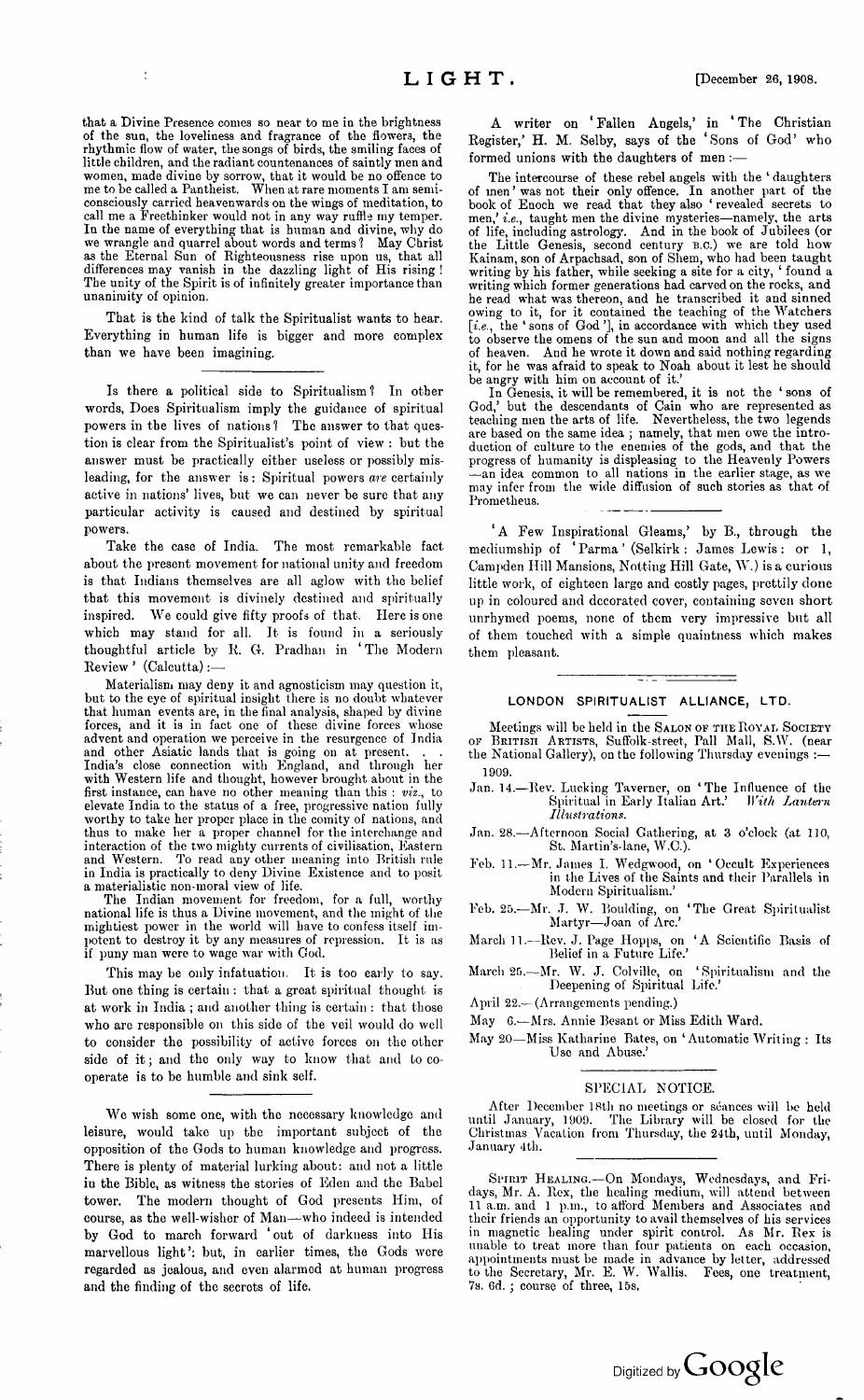# THE SENSES AND IMAGINATION.

**A** really wonderful example of the manner in which senseperceptions can be built up into a mental picture is presented **by** the blind, deaf and dumb lady, Helen Keller, whose life**story** has many times been told. Mark Twain described her condition and attainments forcibly and vividly, and she herself has recently published her autobiography, which is largely **a** psychological self-analysis. In the case of ordinary persons imagination is the creation of visual images in the mind, on **the** basis of scenes and things actually seen by the eyes. But with Miss Keller such a scene or mental image has to be **slowly** evolved from a series of tactile impressions. The wonder is, that she could have obtained so wide a range of **mental** imagery from so slight and apparently imperfect a means of physical experience. Yet she says :-

My imagination is not tethered to certain points, locations, **and distances.** It puts all the parts together simultaneously **as if** it saw or knew instead of feeling them. Though I feel **only a** small part of my horse at a time—my horse is nervous **and** does not submit to manual explorations—yet, because <sup>1</sup> **have** many times felt hock, nose, hoof, and mane, I can see **the steeds of** Phoebus Apollo coursing the heavens. With such a power active it is impossible that my thought should **be** vague, indistinct. It must needs be potent, definite. This **is really** a corollary of the philosophical truth that the world exists only for the mind. That is to say, I can never touch **the** world in its entirety ; indeed, I touch less of it than the **portion** that others see and hear. But all creatures, all objects, pass into my brain entire, and occupy the same extent there that they do in material space. When I would fain **view the** world as a whole, it rushes into vision. The warmth **of life,** the reality of creation, is over all—the throb of human hands, glossiness of fur, lithe windings of long bodies, poignant buzzings of insects, the ruggedness of the steeps as I climb them, the liquid mobility and boom of the waves **upon the rocks.**

This is a true artist's conception : a mental *vixion* founded upon innumerable associations not obtained by physical vision. Miss Keller goes on to say definitely that this mental image is not merely an extended tactile impression, for she cannot force her touch to pervade this ideal universe; the moment she tries, the whole vanishes, and nothing remains but a chaos of fragmentary impressions of contact with small objects or narrow portions of a surface. ' Restore to the artistic, comprehensive, internal sense its rightful domain, and you give me joy which best proves the reality.' It is indeed a comprehensive, internal sense, an imagination or image-forming capacity which constructs the reality from a series of partial and local impressions. When we reflect on the magnitude of the conceptions exhibited even in the few lines quoted above, we are led to recognise the power and scope of the ' internal sense ' which can thus combine into a vivid picture a mass of local and limited sense-impressions. It is the internal sense by which the artistic genius idealises what it sees, and combines outward impressions into an inward sense of beauty and harmony which is conveyed to those who cannot see it for themselves by the suggestive power of poetic or pictorial art. The mental vision is clearer, fuller and richer than the physical vision. What Miss Keller says of herself applies in a degree to all artists :—

Since the mind of the sightless is essentially the same as that of the seeing in that it admits of no lack, it must supply some equivalent for missing physical sensations. It must perceive a likeness between things outward and things inward, a correspondence between the seen and the unseen. I make use of such a correspondence in many directions, and no matter how far I pursue it to things I cannot see, it does not break under the test.

This equivalent, this correspondence, is just that which it is the function of the artistic faculty to discover and to exhibit in works of genius : this artistic soul-faculty is a mode of super-conscious perception, a real psychic power. What it leads to philosophically is set forth in the following true and noble words :—

Ancient philosophy offers an argument which seems still valid. There is in the blind, as in the seeing, an Absolute which gives truth to what we know to be true, order to what is orderly, beauty to the beautiful, touchableness to what is tangible. If this is granted, it follows that this Absolute is not imperfect, incomplete, partial. It must needs go beyond the limited evidence of our sensations, and also give light to what is invisible, music to the musical that silence dulls. Thus mind itself compels us to acknowledge that we are in a world of intellectual order, beauty and harmony. The essences, or absolutes, of these ideas necessarily dispel their opposites, which belong with evil, disorder, and discord. Thus deafness and blindness do not exist in the immaterial mind, which is philosophically the real world, but are banished with the perishable material senses. Reality, of which visible things are the symbol, shines before my mind. While I walk about my chamber with unsteady steps, my spiritsweeps skyward on eagle wings and looks out with unquenchable vision upon the world of eternal beauty.

# THOMAS LAKE HARRIS AND SPIRITUALISM.

tutte

<del>. . . . . . . .</del> .

#### By James Robektson.

A study of the career of Thomas Lake Harris, before he developed into close association with the Celestial Court of Heaven, might be serviceable just now. It would reveal one of the most erratic lives ever lived. He swayed continually backwards and forwards. At first a popular preacher, he heard some chapters of the ' Nature's Divine Revelations ' dictated through Andrew Jackson Davis, and at once he decided that he would lock up the Bible and preach only the Gospel of Angel Ministry. He strove to drag the great Seer of Nature out as a heaven-sent prophet, but Davis would not assume any celestial attributes. After a short season as a preacher of spiritual realities, Harris came out as a leader of a community at Mountain Cove, claiming to be a chosen instrument of High Heaven, and that he had power to execute justice on mortals. Anon, after this community had broken up through dissension, he appeared again as a preacher of rational Spiritualism. Emerson might have been the author of much that he then said, for instance :-

This or that medium may be influenced by the peculiarities of his organisation, by the tendencies of his intellect, by his association in the body, and by his impressions from the spiritual spheres. . . The real danger is in admitting spirits, because of their alleged faith in Christianity, to become our spiritual rulers. The only safety consists in the exercise of reason in all matters of belief. . . If an angel clothed in the very glory of High Heaven were to appear to me I could not admit him to be my ruler in the 'giving up of manhood'—I give up my judgment to no man or spirit. . . In admitting a ministry of the spirits we must see that it is kept free from a dogmatic element.

Some of his sentences, such as the following, might have been penned by Gerald Massey :—

It may be objected that we are to try the spirits and believe all those that teach Christ has come in the flesh. I reply : This passage in St. John */ms no certainty as a test.* I believed it in my early experiences as a medium and acted upon it [evidently referring to his Mountain Cove career, when he claimed to be the mouthpiece of the ancient prophets], and acted on it, and from my own experience rejected it. However valued it may have been, it is useless now.

A comparison of these sentiments with those of the Harris of a later period—the Harris who subjugated Laurence Oliphant; who helped on social reform by the manufacture of alcoholic wines, and who ruled men's minds and purses—may be useful. I have perhaps said enough for the present.

#### - - -- ---

## CLAIRVOYANT AND PSYCHOMETRIC EXPERIENCES.

Three interesting Papers, dealing with 'Some Notable Personal Experiences,' written by Mrs. Annie Boddington, Mrs. Imison (Nurse Graham), and Mr. W. Kensett Styles, were read before a large and appreciative gathering of the Members and Associates of the London Spiritualist Alliance, in the Salon of the Royal Society of British Artists, Suffolk-street, Pall Mall, on Thursday evening, December 17th ; Mr. H. Withall, Vice-President, in the chair. We shall print these Papers in full in 'LIGHT' early in the New Year.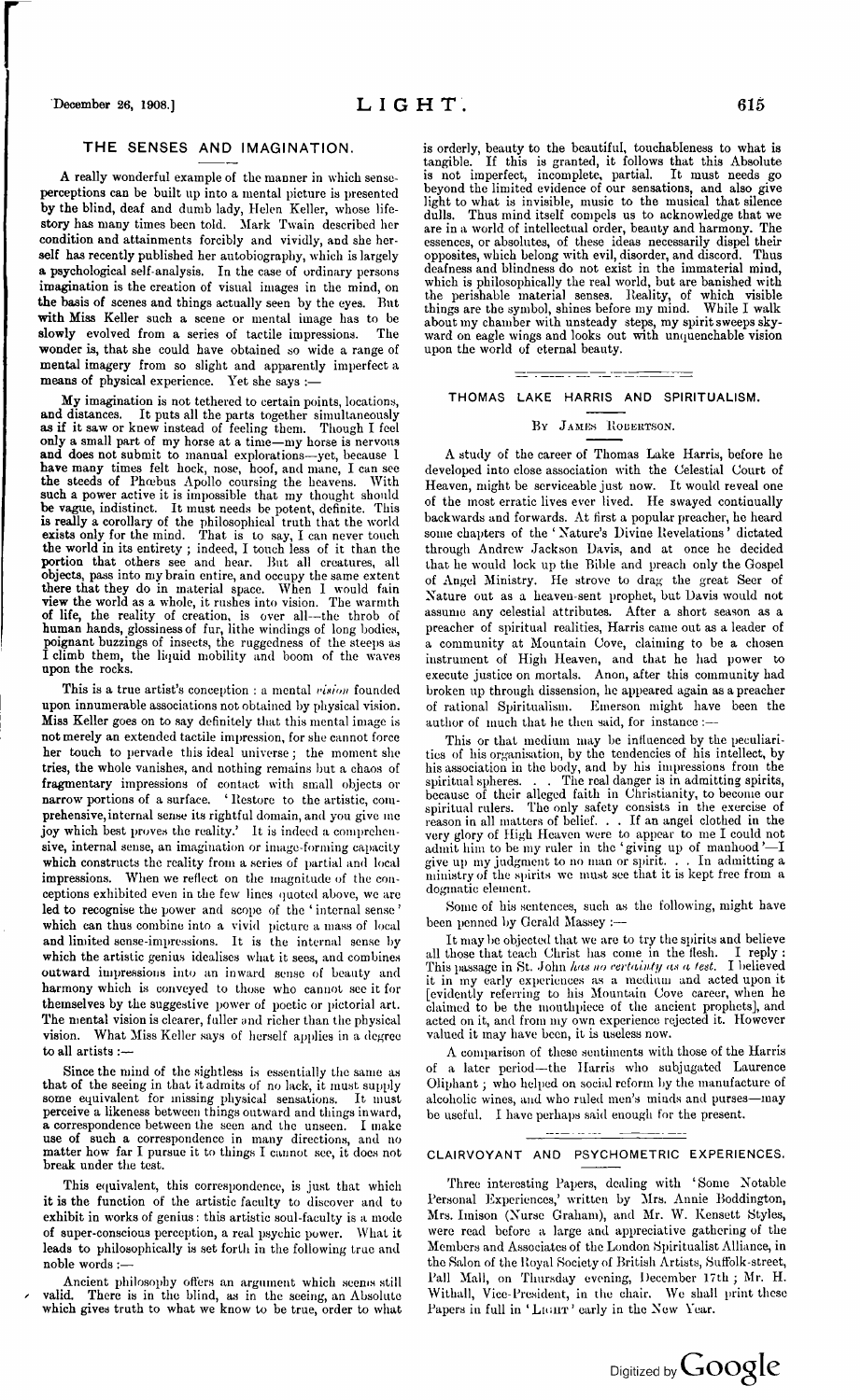## *OFFICE OF 'LIGHT,' 110, ST. MARTIN'S LANE, LONDON, W.C.*

*SATURDAY, DECEMBER 26th, 1908.*

EDITOR........................... E. DAWSON ROGERS. *Assistant Editors ... E. W. WALLIS and J. B. SHIPLEY.*

# Light:

*A* Journal of Psychical, Occult, and Mystical Research. PRICE TWOPENCE WEEKLY.

- COMMUNICATIONS intended to be printed should be addressed to the Editor, Office of 'LIGHT,'110, St. Martin's-lane, London, W.C. Business communications should in all cases be addressed to MR.<br>E. W. WALLIS, Office of 'LIGHT,' and <u>not</u> to the Editor. Cheques and Postal Orders should be made payable to Mr, E. W. Wallis, and should invariably be crossed '-  $\&$  Co.' and should invariably be crossed '-
- SUBSCRIPTION RATES.—"LIGHT' may be had free by post on the following terms:—Twelve months, 10s. 10d.; six months, 5s. 5d. Payments to be made in advance. To United States, 2dol. 70c. To France, Italy, &c., 13 frances 86 ce
- 
- APPLICATIONS by Members and Associates of the London Spiritualist Alliance, Ltd., for the loan of books from the Alliance Library should be addressed to the Librarian, Mr. B. D. Godfrey, Office of the Alliance, 110, St. Ma

## **SPIRITUALISM AND THE CHURCH.**

**<sup>1</sup> The Church Times ' prints a sermon by the Rev. II. F. B. Mackay, M.A., Vicar of All Saints, Margaret Street, London, W., on ' Tho Faithful Departed ' :—a sermon with a note of novelty in it. 'The faithful departed ' are the faithful to the Church, called the sons of the Incarnation.' We wish we knew what that means. Will the Vicar kindly tell us? These 'sons of the Incarnation '** are the Church's care. **the Catholic creeds is the property only of these sons of the Incarnation.' The ' gaze ' of the Church ' is steadily fixed upon her own children in the unseen, and upon them only.' ' She has set herself to make a working system of communion between the Church on earth and the Church within the veil.' She has nothing to do with any one not in grace ' in her communion. In plain English, she has a Spiritualism of her own.**

**We do not quarrel with this. So far as it goes, it is a worthy object, though slightly callous and selfishly aristocratic. But we should like to know how this exclusiveness can be kept up and guaranteed. It seems to bo taken as certain that a Church on earth can be connected with a Church in heaven, for communion and helpfulness, and wc do not deny its possibility : but we fail to see how the roll can be kept accurate, or the doors be kept guarded. But that is not our business, though on this point also we should be thankful if the good Vicar would enlighten us.**

**Though this preacher confines the Church's interests to ' the sons of the Incarnation ' in the unseen, and to her own system of communion, he admits that beyond this group there may be ' disembodied existences ' who partake of the immortal life, but whose condition corresponds closely to the condition of beings on the earth-plane. Ho says :—**

**If you could look out at an angle from which you are** not fitted, as you are now constituted, to look, you might<br>find another world interpenetrating this, which is a sort **of twilight reflection of it, very much indeed what Mr. Wells has described with such ghastly realism.**

**That is a thought worth expressing, but it is spoilt by the sinister suggestion of Mr. Wells' ' ghastly realism.' Is not that a** *coup de théâtre,* **consciously or unconsciously intended to isolate and decorate the state of the sons of tho**

**Incarnation '** *<sup>1</sup>* **and might it not be useful to the preacher if he were to ponder the possibility of other orders of holy and happy spirits** *<sup>1</sup>*

**Still, there is something tender and beautiful in this idea of a Church below in vital communion with a Church above; and, if it were universalised, the idea would be absolutely overwhelming for its grandeur and loveliness. We say ' would be '; but** *it is.* **The idea is with us now, and only waits for the further development of that great immortal Church—The Human Brotherhood, God-evolved, God-led, God-inspired, God-guided out of animal and savage darkness into His marvellous light.**

**To that mighty ideal, the little Church of the Vicar of All Saints bears testimony in miniature, as a suggestion of the larger truth : and, as such, we welcome it. But we feel it to be our duty to make a stand against a claim which never was valid and is now becoming an obvious anachronism. An advocate of the State Church, only a few days ago, deliberately wrote that, as a State Church, it is its right and duty to take possession of the nation's schools and use them for the teaching of her sacraments and her faith. That is only, in another sphere, what our Vicar claims for the boundless region of spirit-life;—its control by the Church. He says frankly : ' She insists that there shall be no communication with the unseen apart from her own guidance and control.'**

**That might be condoned if the statement referred to the devotees of the Church only, but it does not and it cannot; for, if the Church insists upon that in the case of her devotees, she, by implication, condemns all who attempt communication with the unseen in any other way; and that condemnation, in addition to being a kind of excommunication, is a certain divider of families, and an intervener between a hungry soul and the bread of life. Too long has the Church attempted to maintain its barriers against the free spirit and free research. Beaten on the field of science, forced back and destined to be defeated on the field of education, it will probably make its last desperate stand on the borderland of spirit-life, with its venerable thaumaturgy, its portentous warnings, and its lurid threats : but it will be beaten there.**

**In this discourse, we find all these forces of persuasion and terror. It is held,' says the preacher, ' that the destiny of the soul is fixed at death ; that no efforts of the Church can reverse that destiny.' The inference is a terrific one :—Come into the Church now. It is your only chance. Die away from her, you die 'out of grace,' and your destiny can never be changed, even by the Church which now has in its hands the keys of heaven. That is a claim which we must challenge, and a threat we must spurn. It is against charity ; it is against common sense, it is against science, and it is against God, as a kind of blasphemy, limiting His justice, His pity and His power.**

**The priests of this Church virtually challenge us to the combat. This one does. Ho says :—**

**In this work we are, as everywhere else, God's fellowlabourers in a field where there are no drawbacks, where the great enemy cannot thwart us. Every prayer uttered, every Eucharist offered in commemoration of the Faithful Departed, produces its sure and full effect.**

**And there we have the contrast between the Church's attitude towards the Faithful Departed, and the attitude of the false Spiritualists towards the shades they attract. The Spiritualist seeks to call the departed back ; the Church seeks to send the departed forward. The Spiritualist seeks to hold and traffic with particular spirits ; the Church as a corporate body** thrusts forward the whole body of the Faithful Departed.<br>crying to God exultingly, 'Thy Kingdom come.'

**The word ' false ' is flung in only as a gratuitous halfbrick. The context shows that he means simply Spiritualists.**

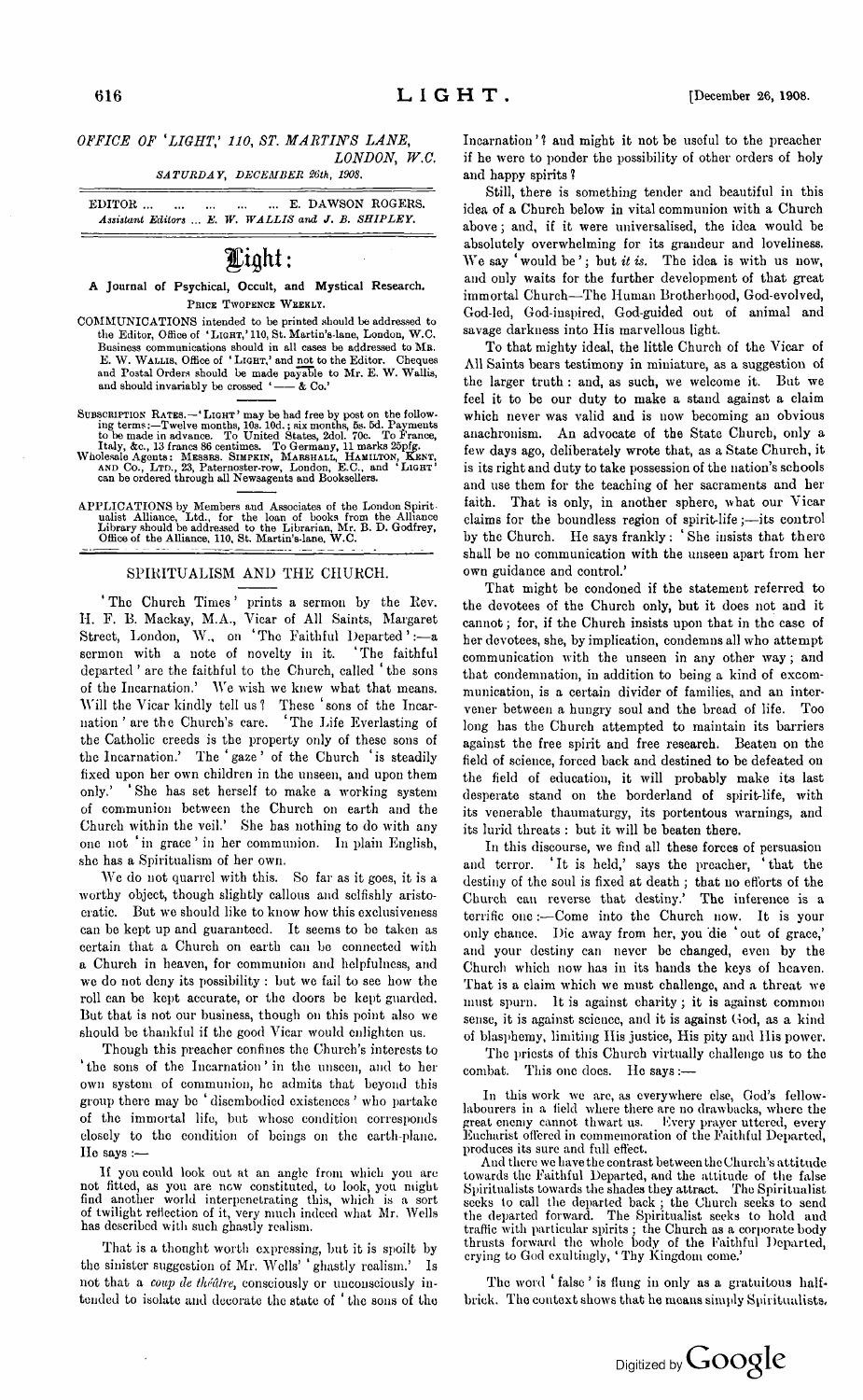**And why ' shades ' ? What possible knowledge can our Vicar have that we have not? It is just as open to us to call his ' sons of the Incarnation ' ' shades '; though we should be sorry for ourselves if we did. But, whether shades, angels, or demons, we do not ' seek to call the departed back.' If they want to leave us they will, and do, and they tell us so. All we say to them is : ' Manifest if you wish and if you can. We will not shut the door in your faces.'**

**But, about this calling back. As William Howitt said : ' You have first to prove that they go ; ' and, moreover, we still hold by the splendid old faith : ' Are they not all ministering spirits, sent forth to minister** *1' If* **that is what they are, why should we unite to ' thrust ' them forward** *<sup>1</sup>* **Is not that a good deal like thrusting them out of doors and barring them out? The Church, says this priest, ' absolutely forbids Spiritualism and the use of clairvoyance in any organised way.' You may organise to thrust the departed out and on, but you must not organise to fraternise with them on the common basis of proving that they exist: and if you have the gift of clear vision you must make yourself blind ! It is a call to obscurantism which the world outside of the Church is not likely to obey.**

## INTERESTING ANSWERS TO QUESTIONS.

Advantage was taken of the presence of Miss Florence Morse in London to secure her services for the meeting of the London Spiritualist Alliance in the Salon of the Royal Society of British Artists, Suffolk-street, Pall Mall East, S.W., on Thursday evening, November 19th, that her controls might reply to various questions submitted in writing.

**Mr. H.** Withall, who presided, suggested that, as the result of his experience, a suitable opening question would be one asking for information as to the character and reality of **the life beyond.**

**In** the course of the reply through Miss Morse, the control **said:—**

In our own life our surroundings—what you would term the material side of existence—are as objective to us as this room is to you. We do not live in a world of clouds and vapours, a world in which all things are dreamy and unsubstantial, but in one where there are trees and flowers, fair fields and running streams, where the homes in which we dwell are real houses, in the sense in which you understand the term, to a very great extent. They are beautiful, comfortable, and in accordance not only with our particular needs, but also in accordance with the character and the amount of spiritual development possessed by those who dwell in them. Some who are not so far advanced along the road of spiritual progress will, in their surroundings, reveal that partial lack of development, and their homes will not be as beautiful or as charming as that of one who has reached a higher state of spiritual development. When you leave your physical bodies behind, you will be able to say, as we are able to say, that the spirit world and the homes in it are real and substantial. This fact seems to present a stumbling-block to many who are only just becoming interested in the question of Spiritualism and the knowledge it is endeavouring to bring into the world. But if immortality is to mean anything to the individual, is to be a real and lasting benefit, it must afford him opportunities for progress and unfoldinent in conditions of life that, in their earliest stages, resemble those he has left behind. Of course, as time passes and there is a greater development of spiritual knowledge and power, and an awakening of the divinity within, these outward surroundings become more and more refined and etherealised in their character ; but still even then they present to the individual spirit the same appearance of solidity, and represent his degree of spiritual unfoldinent.

Question : Is there any way in the spirit world of indicating time such as we have ?

Answer : There is naturally what is called the sense of duration, the realising that a certain interval elapses between one event and another, but we do not divide our lives by rule of time in the same way that you understand it. In the earlier stages of the spirit's experience in the spirit world there is no night as you know it, but something that bears a resemblance to it, a lessening, as it were, of the spiritual light, which seems as night to us. It is merely an indication of a rest time during which the spirit, or soul, must cease for a while its activities, to gain the greater How of spiritual energy—to regain what you call health and strength. So far as seasons are concerned there is also this correspondence to the natural order on earth, just as there is to night and day ; but we do not have the sense of intense cold. The leaves fall from the trees and flowers fade—all the things which you associate with autumn and winter : and there is the period of growth and fruition. Our world has been truly called the Summerland, for this term best expresses, best describes, the glory and sweetness of these higher spiritual conditions.

Question : Can you suggest an argument likely to convince a person who does not believe in the continuation of life after death ?

Answer : The only argument we can suggest is that which is contained in the facts that are associated with the phenomena of modern Spiritualism : proof that is built up little by little; not by some great and startling fact that leaves the person for the time being almost breathless with astonishment and, when that emotion is past, the reflection comes that perhaps it was delusion, but by the gathering piece by piece an accumulation of evidence concerning the continued existence of one special and particular person who is connected by ties either of physical relationship or spiritual friendship. But, after all, do not grieve, do not feel too sorrowful or depressed if you fail to convince others of this truth, for it is only a question of time, because to all who may disbelieve in the possibility of a future life death will come ; and the death that closes the eyes on the physical world opens them again upon the grand facts of the spiritual universe, and the unbeliever will then know that continued personal life is a fact.

Question : Supposing a person suffering from an incurable disease is given something to hasten death, would the action be considered pardonable on your side ?

Answer : A difficult matter to decide, indeed, and one that might be argued at length without coming to a satisfactory conclusion, for it would seem that one who is suffering from some disease for which there is no cure, and which must inevitably end in the cessation of physical existence, might in kindness be released from the suffering body. But no matter what the motive may be, no matter how kindly, how sincere may be the mind that entertains the thought, it is murder an ugly word, we grant, and a word that it may be thought should not be used in this connection, yet you have within your own soul the knowledge that although your motive may have been pure, your sympathy of the deepest and truest, you have no right to quench the physical life of another, and destroy what you are powerless to restore ; and it may be that out of the pain and suffering, deep and tender lessons of patience and resignation may be learned which are needed for your friend's spiritual uplifting, and lessons of sympathy and patience and helpfulness which may be requisite for your own spiritual unfolding. We have spoken in this way so that you may see that we on the spirit side are as interested as you are in the question as to whether such an act is justifiable or not. Speaking as an individual, our own opinion is that under no circumstances is it justifiable to hasten the death of another : under no circumstances should it be allowed, should it ever be thought of. Bather send all your will and thought and energy towards understanding those mighty forces of healing which so many possess, and realise that little by little you can reduce the pain of those who are afflicted with terrible and incurable disorders. Wc say that no matter how tender and pure may be your motive you would stain your memory with the knowledge that you had taken another's life, and at the same time you would be depriving your friend and yourself of some lessons of patience or peace.

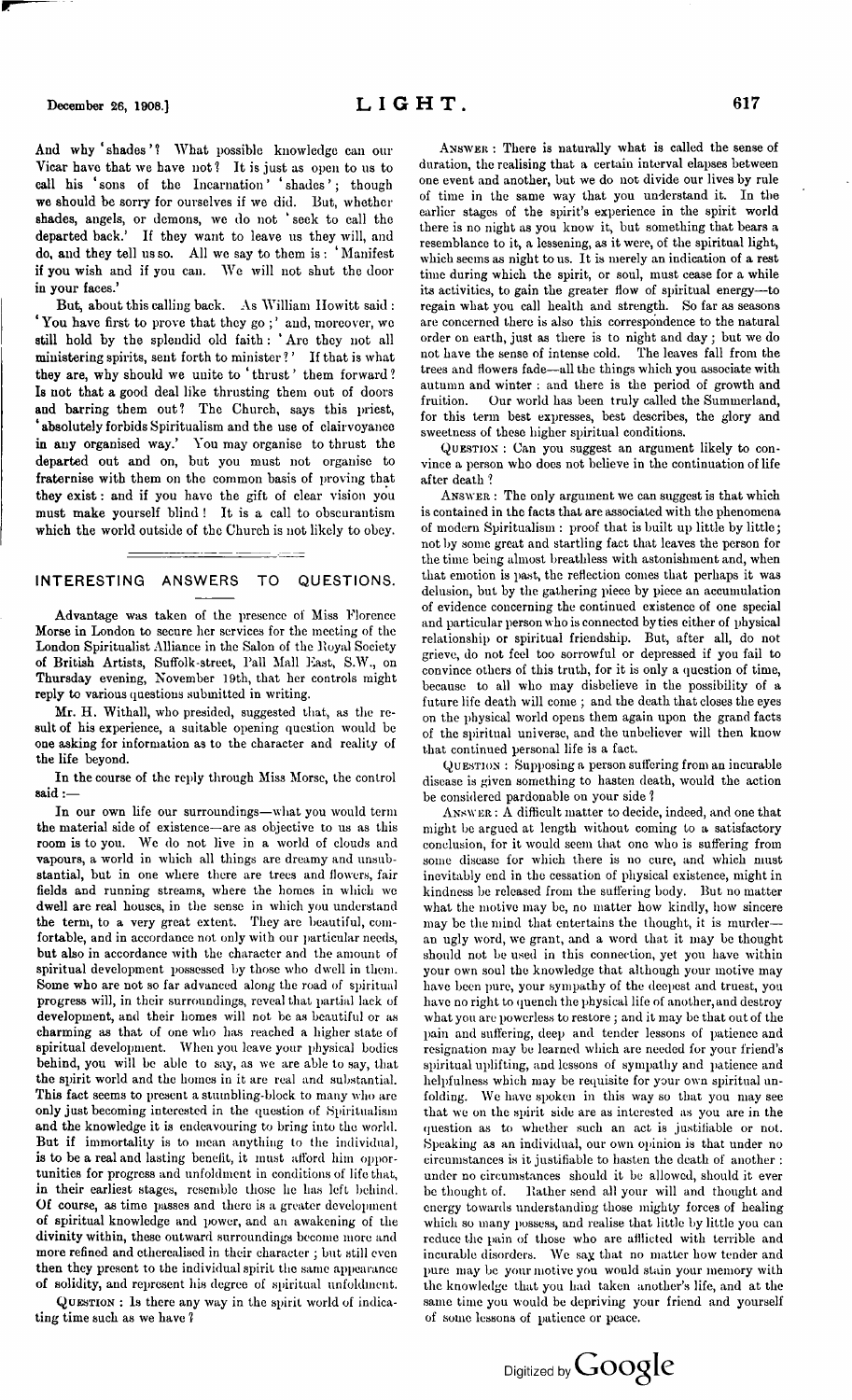Question: There is a prevalent idea that man after living a certain time must of necessity die <sup>1</sup> Is this so *<sup>1</sup>*

Answer : A man must of necessity die when his physical body is worn out, but we do not believe that the duration of this body is limited to three score and ten years. We should say it should be a longer period than that. The idea that this is a law of Nature is indirectly responsible for many passing out of the body at that limit of time. You know something of the influence of thought and of the power of mind over the physical body. You know how ideas absorbed into the mind will so work upon the physical body that they will tend to bring about conditions that make them true. This thought that a man must of necessity pass away at a certain age should give place to the thought, ' I will study the laws of health, and the more subtle laws of spiritual force—to keep my body alive as long as it will meet the needs of my spirit.' We do not think for one moment that Nature fashioned you like the clock, to run down at a certain time. We think that instead she endowed you with certain powers of gaining knowledge and unfolding your individuality, and of so living that you can make the body your dutiful servant for much longer than three score and ten years, and at last gently and quietly cast it aside and pass into the world beyond.

Question : Can you tell us what is the accepted theory on your side as regards Fate *<sup>1</sup>*

Answer : Those who have not the knowledge of the powers of their own mind and soul are bound by certain laws which cause them to work upon the line of least resistance, and this gives the appearance of an unalterable Fate ; but knowledge is more powerful—the knowledge of your own soul, the knowledge of your own mind and powers and possibilities, and how to strengthen your will so that you may master many conditions that surround you rather than that they should master you. We do not believe that somewhere there is a scroll upon which is inscribed every detail of the life of every child that comes into your world, for such would be a thought that one might associate with the idea of Fate. We believe that every child who comes into the world has certain characteristics of its own, which are the result of the blending of inherited characteristics, and that the life may be disastrous or beneficial according to the power possessed by the individual of making use of those characteristics for the unfoldment and development of consciousness and personal character as a moral and spiritual being.

Question : Does advancement in the spirit life prevent ultimate reunion with friends left behind on earth *<sup>1</sup>*

Answer : We should say that, broadly speaking, it is not possible, or rather, it is improbable, that one passing out of the physical body can advance in the spirit life so quickly as to prevent reunion with friends left behind when they, too, pass into spirit life. You must remember that great mental and spiritual advancement is a question of a long period. You do not die to-day and become saints and a source of light and wisdom in two or three years. It may take centuries for you to arrive at the exalted state indicated in the question. Experience, the gaining of knowledge, and personal unfoldment are necessary, and no matter how advanced a person may have been when passing out of the body, no matter how fine the development, even the most exalted requires a considerable period before he can reach that very high state indicated. Where there is a strong bond of spiritual affinity, of love, and mutual interest, between the risen and those who are left behind, there is often a deliberate delay in spiritual progress in order to keep near the loved ones on earth and to receive them when they, too, pass over. This loving service to others is not spiritually harmful—such self-sacrifice is commendable—for helpfulness contributes to true and lasting happiness in both worlds.

## *(To be continued.)*

LITTLE ILFORD.—CORNER OF CHURCH-ROAD AND THIRD-<br>AVENUE, MANOR PARK, E.—On Sunday, January 3rd, at avenue, Manor Park, E.—On Sunday, January 3rd, at 6.30 p.m,, Mrs. Effie Lathe will give an address on <sup>1</sup> Colour and Form, Produced by Thought Vibration,' illustrated by thirty original paintings.—M. C. A.

## A CHARACTERISTIC SPIRIT MESSAGE.

Readers of 'LIGHT' will recollect that we have from time to time given extracts from the short ' Sermons ' which were written by the Rev. George H. Hepworth and printed in the ' New York Sunday Herald.' Mr. Hepworth was a fine spiritual thinker and a lucid writer. His weekly sermons were somuch appreciated that in response to many requests from readers they were collected and published in two volumes. After Mr. Hepworth passed to spirit life, Mrs. Hepworth issued a third volume of the sermons, entitled, ' We Shall Live Again.' We mention these particulars because we have seen in ' Reason,' published by the Rev. B. F. Austin, a spirit message which purports to have been given by Mr. Hepworth, which seems to have indications of his thought influence and of his characteristic mode of expression :—

My friends, what is true will hold to its own against any odds. The bright yellow flame may be hidden in the dense smoke for a time, but if you will have patience the smoke will blow away and the bright yellow flame will make the night like day. Astronomers tell us of stars which have grown old and crumbled, gone to pieces and filled the infinite spaces with their disintegrated particles, but no man has ever yet said that truth has died. There is no death but only life in truth. It is born or it is discovered, or uncovered, but once seen it is never extinguished. God's own life is in it, for it is a part of Him, and neither can earthquakes destroy nor avalanches bury it. This is also true of what is right. Right always conquers, and he alone who is on the side of right is the victor in the end. You may sooner hope to blast Gibraltar and hurl it into the sea than to break what is right from its resting place in the omnipotence of God. Stretch the line of life until it fades into a mystery beyond the hazy horizon of this present life and you may be sure that evil is evanescent and right is eternal. When it shall be your privilege to take some high standpoint in the large future and look back on these fleeting and exciting days of greed and selfish rivalry, you will see with clear, perhaps with tearful and regretful eyes, that every mean word and thought and deed, however great the promise of advantage, has entailed a direct and palpable loss, and that when you did right, though at a sacrifice, then, and then only, were you paid in the coin of happiness and self-respect. It never pays to do a wilful or conscious wrong. Were that possible the universe would contradict itself, and God Himself would be a dream or a myth. There is but one principle that holds fast in whatever waters you cast your anchor, namely, that he can never be driven to shipwreck of soul who knows what he ought to do and dares to do it though it costs him so much that his heart breaks. A man's character is all he has, it is his one great possession, and if he loses that he loses all, absolutely all. With self-respect, the consciousness that your integrity is unsullied, you can face all worlds and look with undimmed vision on the Throne of the Eternal.

Neither wealth nor poverty is known in heaven or regarded, but what you are in the fibre of your being, what you are in the moral timbre of which you have made yourself, what you have done that is worth recording in the world filled with pitying angels, these alone have weight and bring credit. You may have discomfort and struggle, possibly more storm than sunshine, a weary road to travel through these narrow years, but be sure of this, as sure as you are of the wisdom of God, that an honest man with a clean soul is worth more than all the wealth that excites our envy or stimulates our jealousy. To stand square with the law of justice and sympathy and fidelity, to be a hero because you are unsoiled by deeds which sting with the painful sting of a wasp, is to lay up a treasure of which death cannot rob you and which will lift you out of the grave laden with the blessing of God. Right is the normal heart-beat which indicates health and vigour, while wrong is that heart failure which foretells death.

You can live without many things and still be comfortable, but if you try to live without the approval of your conscience, despair will creep over you as the shadows of evening creep over the earth at sundown. Religion teaches us to keep our eyes toward heaven, as the mariner watches the pole star, and to steer by what we see. To be true, just, kindly, is to bring heaven so near that when you die you will have but a step to go, and that step will take you within reach of a welcome that will make you glad that you have sacrificed all else but kept your faith in the true and the right intact.

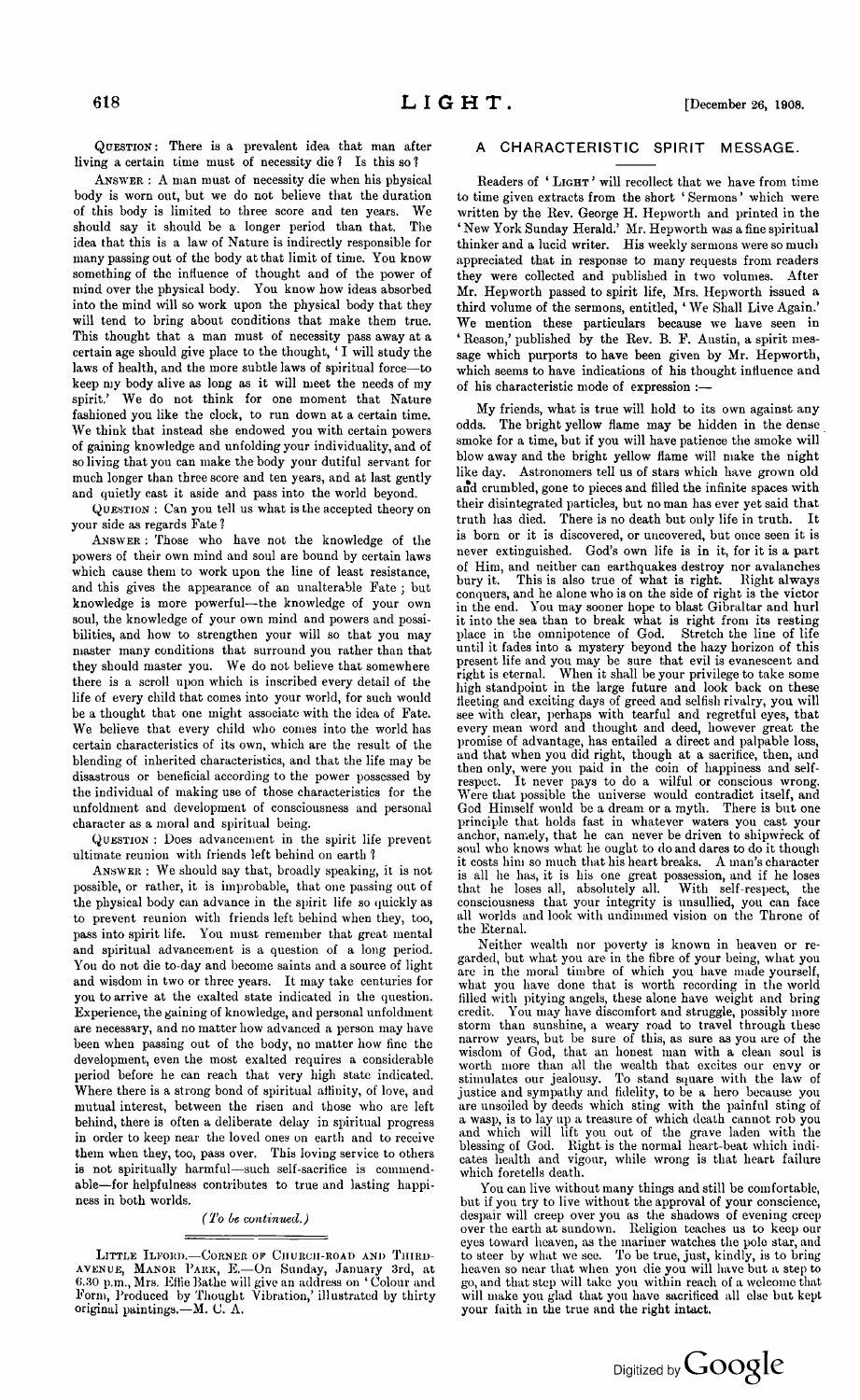#### <span id="page-6-0"></span>THE ALL-SURROUNDING SPIRIT WORLD.

The Rev. Dr. John Reid Shannon, pastor of the Methodist Episcopal Church, according to the \* Washington Post,' U.S.A., recently preached on ' The All-surrounding Spirit World,' and said :—

Just beyond the hiding veil that we call our physical senses is a great spirit world. This spirit world folds our earth around like an atmosphere. It enwraps it as with <sup>a</sup> swaddling garment. It holds our earth in its arms as a mother holds her child. There is some natural, logical connection between the two worlds ; they lap and interlap ; they blend and interblend. In this spirit world live the millions and millions of God's children who have vanished from this physical world. There they live, think, love, and work.

If we had a sixth sense—a sense to perceive spirit—we should see that our earth is a little island, floating in the midst of an all-immersing spirit world. We should find as true the saying of Milton, ' Millions of spiritual creatures walk the earth.' They thrill and throb with a life so intense that our life, as compared with theirs, is dreamlike and shadowy.

Dr. Oliver Wendell Holmes and Dr. Edward H. Clark have given us a strange book, made up of death-bed visions and utterances. It is a book to make the most sceptical pause. It bears testimony as to what the dying sometimes see-a testimony which shows that across their dying couches beams the brightness of the spirit forms of departed ones.

The Bible teaches that the visible and the invisible worlds are so close together that we cannot' trace the line between them ; that they so mingle that we cannot tell where the one ends and the other begins.

All through the Bible rolls the thunder music of the o'erbrooding presence of a spirit world in which, as in a boundless ocean, our earth floats and throbs, while its wide realms of space are thronging and thrilling with myriad forms of spirit life.

He is a wise man who uses this life in the cultivation of those spiritual tastes, affections, and qualities that he will carry with him over into the unseen world when at death he sloughs off this body as trees in autumn slough off their leaves.

According to the 'New York World,' Mr. W. E. Chandler, U. S. senator from New Hampshire and a former Secretary of the Navy, entertains a very different opinion. He recently declared his belief, a belief for which he admits that he has no evidence, that

we do not live as disembodied spirits ; we go to one of the stars, where we inhabit new physical bodies, which embrace our present souls. We see and hear and have the senses, taste, smell, and touch, and perhaps other new and more joyous senses.

He denies that there is any communication between the departed and earth dwellers, and thinks 'spirit rapping' is entirely unreasonable. He admits that this is only *hisfaith* and that he has no *knowledge* regarding the future life, and unwisely asserts that ' it is intended that we should have no knowledge '—we say unwisely, because it is only his personal opinion, he cannot possibly know that 'it is intended' that we should not know. It is a good thing, perhaps, that there should be full and free expressions of thought upon this important subject : but it would be better if men knew more regarding the facts of Spiritualism before they condemned it.

**I<sup>n</sup>** its illustrations for speakers 'The Homiletic Review' for December says that in Persia an iron seat was placed in front of the palace of the king. ' This was the only sanctuary great criminals had,' and they would sit for days awaiting their sentence, and their fearful expectation was only ended \* by the taking of life.' ' Such,' says the writer of this precious 'illustration' 'is the perilous condition of every guilty sinner before God.' We thought, or had hoped, that this kind of teaching was a thing of the past. To put God on a par with the King of Persia is bad, and to infer that the sinner's fearful expectation will only be ' ended by the taking of life,' may well prompt the question, ' Has God no mercy *<sup>1</sup> '* which was publicly asked by a poor overwrought woman while listening to a vivid description of the sufferings of tortured sinners in hell. To take the sinner's life and put an end to him would be preferable to consigning him to useless and hopeless eternal misery—but we doubt if even that 'saving grace' is intended in this ' illustration,'

x

## LETTERS TO THE EDITOR.

*The Editor is not responsible for the opinions expressed by correspondents, and sometimes publishes what he does not agree with for the purpose of presenting views which may elicit discussion.*

#### Crystal Seeing Experiences.

Sir,—In a recent address Mr. George Spriggs stated that ' the things upon which his strongest convictions of the realities of Spiritualism were based never saw the light,' and no doubt many of your readers could endorse that statement.

I am a comparatively recent convert, and yet have had remarkable and convincing experiences when sitting in private circles, and also when alone. Last summer, while staying at a riverside village in Scotland, I had in my possession a crystal which had been used for many years by a well-known Scotch medium. in other directions, I was not in the least clairvoyant and the crystal revealed nothing to me. However, as it had the crystal revealed nothing to me. However, as it had been lent to me for the purpose of development, I made daily use of it, and on one occasion my hostess joined me as I sat with it in the arbour. To her surprise and delight she almost immediately saw in it a rapid succession of pictures, some curious and significant, others merely pleasing. On the some curious and significant, others merely pleasing. previous day I had been told by the guide of a friend with whom I was sitting not to allow myself to be restricted by the limitations of this world, and at all times to remember to avail myself of the great forces of the spirit world. I therefore asked inaudibly, lest my hostess should deem me mad, that certain things might be shown in the crystal, and to my surprise and joy all that I had asked for was given.

I had never had any description of my chief guide, except that he was a dark, well-built man, and it occurred to me that I had a good opportunity of obtaining a description from one who had never seen him, so I begged my guide to show himself. Almost immediately my hostess exclaimed : ' Now there is an entrance to a Cathedral,' and a moment later she added, ' and a clergyman standing just outside. He turns round as if he wishes me to note 'that he has a small bald patch at the back of the head.' I elicited a minute description of his appearance, and afterwards by questioning a clairvoyant friend ascertained that it corresponded exactly to that of my guide.

On the last day of my holiday, while visiting a normal clairvoyant who resided in a town a few miles away, a sister of mine, who passed to spirit life at an early age, appeared and said that she wished me to buy and take back with me some pink and white sweet peas. I asked if it would not do if I procured them in the town where I should be on the morrow, and she replied that it would not, that I must have them that night. During the evening my hostess and an invalid friend, who was staying with her, were sad because of my leaving them ; and the crystal, which had been a source of pleasure and interest, notwithstanding an almost aggressivelysceptical attitude of the invalid, had been returned to its owner, but it suddenly occurred to me to substitute a glass of water for the crystal, and we were at once given a series of beautiful coloured pictures, the final one being a framed portrait of my thirteen-year-old sister reclining on a conch, strewn with pink and white sweet peas.

The curious circumstances of the flowers, the mass of magnetic sparklets which appeared in the water as I held the glass, added to certain convincing statements obtained by means of automatic writing, considerably undermined, if they did not altogether uproot, the scepticism of the invalid friend regarding spirit influence and magnetic healing power, and I left my hostess a marvelling, but rejoicing, convert to  $S$ piritualism.—Yours, &c.,  $J. G$ 

#### ' Light ' and Literature for India.

SIR,-The copy of 'LIGHT' which I get weekly is read with great interest, and it circulates among my friends with advantage. My means are limited, but the few beautiful books on Spiritualism, which I have secured from time to time, have greatly added to our knowledge, with the result that there is constant desire to know more of the truth. doing what little I can to explain the philosophy of Spiritualism ; and as the demand for fresh literature is increasing daily, I shall be pleased if you will permit me to appeal through 'LIGHT' for copies of good works on Spiritualism, to be presented to our library. My idea is to start a free reading-room, where Hindus, Mahometans, Christians, and Parsees can meet freely and discuss matters spiritualistic, without any distinction of caste and creed. All will be welcome, and I hope to see our reading-room become a recognised institution of this city.